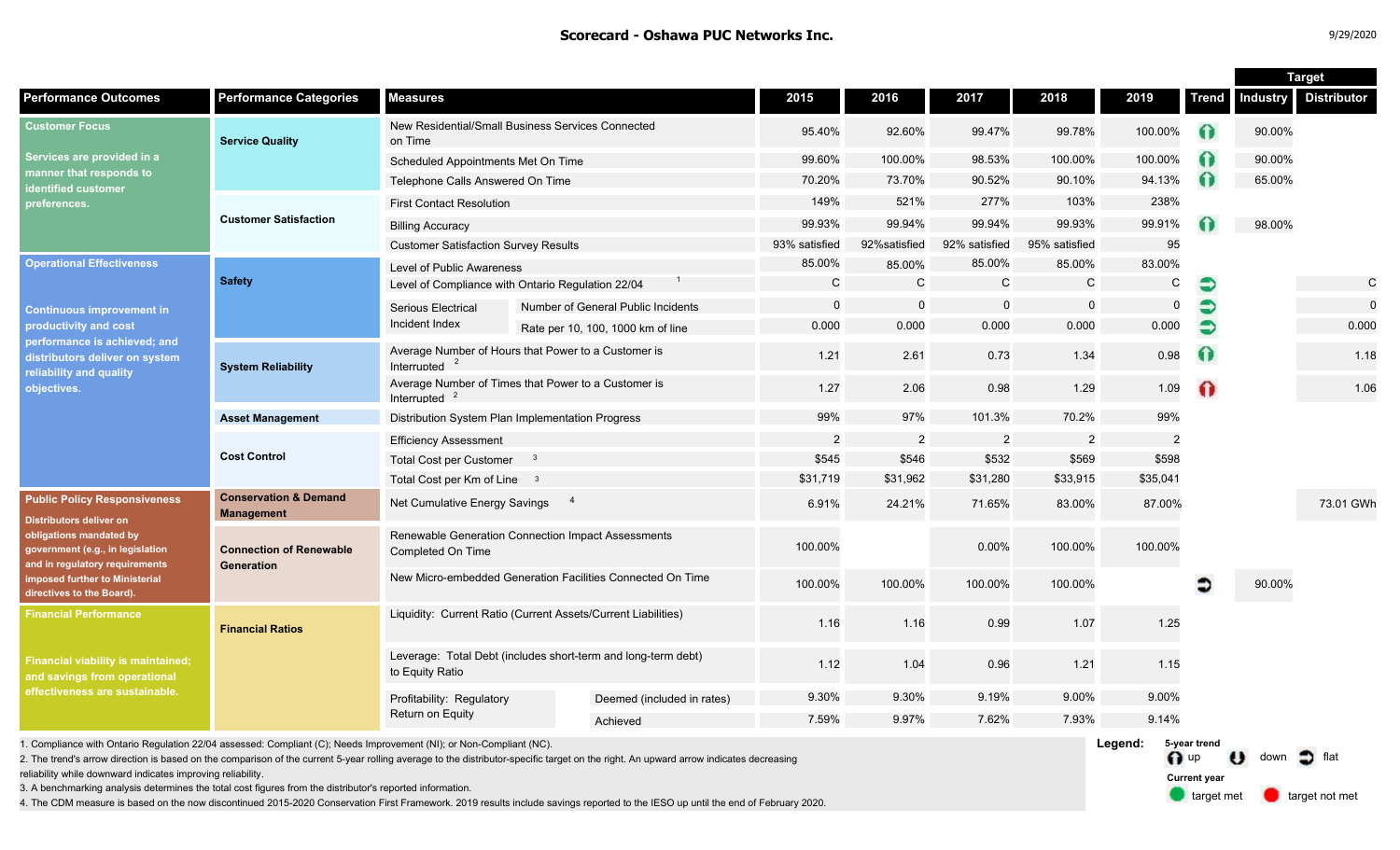# **2019 Scorecard Management Discussion and Analysis ("2019 Scorecard MD&A")**

The link below leads to a document titled "Scorecard - Performance Measure Descriptions" that has the technical definition, plain language description and how the results may be compared for each of the Scorecard's measures in the 2019 Scorecard MD&A: **http://www.ontarioenergyboard.ca/OEB/\_Documents/scorecard/Scorecard\_Performance\_Measure\_Descriptions.pdf** 

### **Scorecard MD&A - General Overview**

#### 0 **General Overview:**

In 2019, Oshawa PUC Networks Inc. (Oshawa Power) successfully exceeded all mandatory industry targets. We are pleased to provide the following detailed report with commentary for each specific target.

In 2019, Oshawa Power excelled in the areas of Service Quality and Customer Satisfaction which saw results above target, and consistent with our exceptional performance in the prior year. In Safety we continue to see no electrical incidents, as we reached the next milestone for the Infrastructure Health and Safety Association's (IHSA) *Recognition of Performance Achievement Milestone*, in 2020, with over 750,000 without a lost-time injury. Our conservation results are well ahead of the curve with over 87% of our savings target achieved by the end of year 5 of the six-year program. We are focusing our efforts on operations and reliability to better improve response time for frequency and duration of outages. Oshawa Power is proud to share it has connected all renewable generation requests on time for the last five consecutive years. Lastly, our financial results show good liquidity and leverage as we earn within the allowable range of our return on equity.

Oshawa Power will continue to focus its efforts in 2020 on achieving operating efficiencies and demonstrating continuous improvement in its performance measures. Key objectives in 2020 include: (i) customer engagement initiatives to educate our customers and seek their feedback about the services provided and how we can improve the customer experience; (ii) improvements in the area of asset management, including the renewal of aging infrastructure in order to deliver reliable and safe electricity; and (iii) helping customer's access grants and assistance from provincially-run, and company-run, programs during the pandemic.

### **Service Quality**

#### 0 **New Residential/Small Business Services Connected on Time**

In 2019, Oshawa Power connected 100% of the 509 eligible low-voltage residential and small business customers (those utilizing connections under 750 volts) to its system within the five-day timeline prescribed by the OEB. Oshawa Power considers this service quality requirement an important customer engagement initiative as it is the utility's first opportunity to meet and/or exceed its customer's expectations. Oshawa Power's five-year history shows it has been consistently above the OEB mandated threshold, which is reflected in the level of customer satisfaction within Oshawa Power's territory. Oshawa Power continues to connect service on time in 2020, with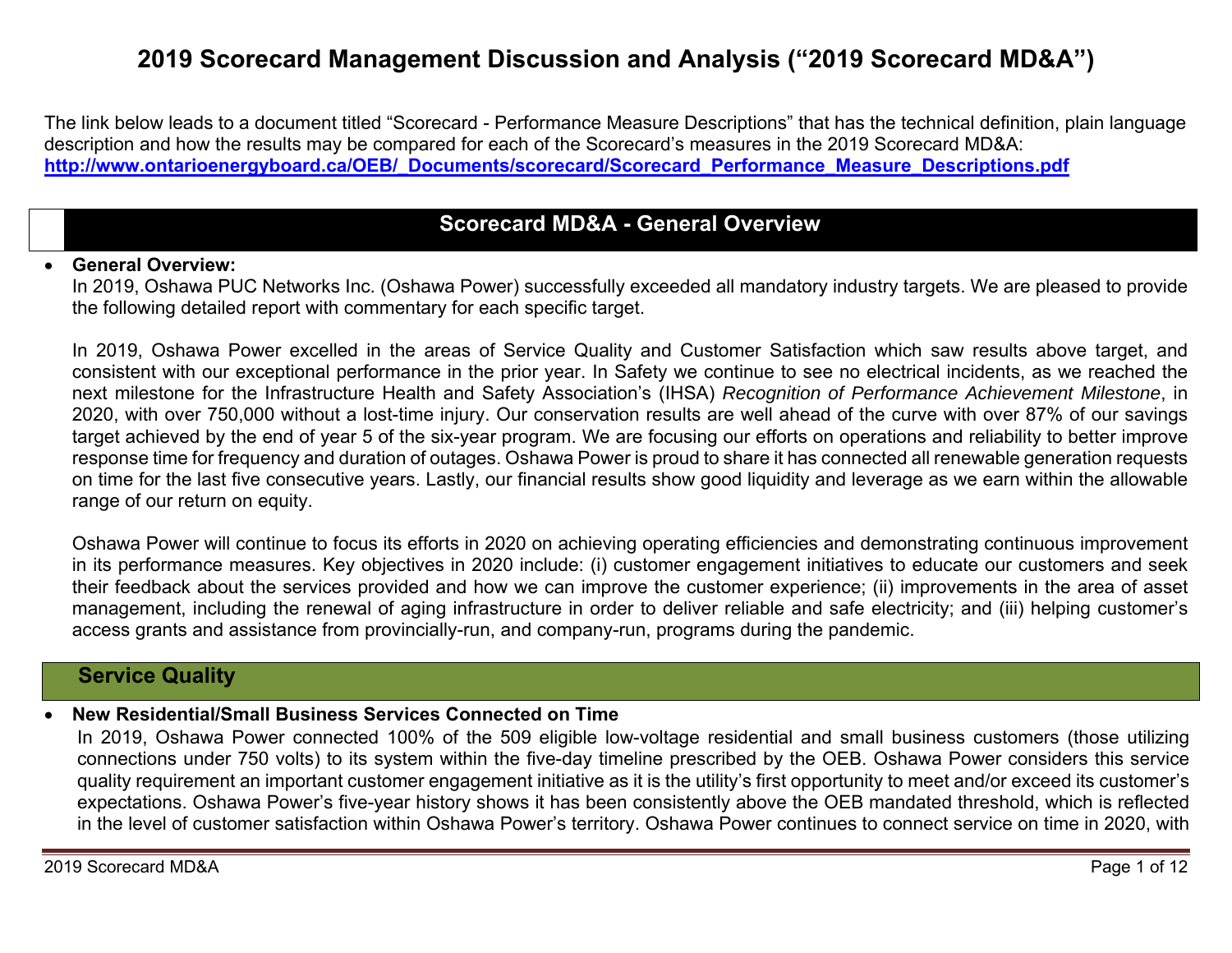100% of new services connected on time as of June 2020.

### **Scheduled Appointments Met On Time**

In 2019, Oshawa Power scheduled over 884 appointments to complete work for their customers. This included underground locates, direct requests from customers, key account and conservation requests. Oshawa Power met 100% of these appointments on time, resulting in the maximum achievable score. Over the last 5 years Oshawa Power has been considerably above the industry target of 90%.

#### $\bullet$ **Telephone Calls Answered On Time**

In 2019, Oshawa Power customer contact center agents received over 48,000 qualifying calls from its customers – over 180 calls per working day. Agents answered calls within 30 seconds 94.13% of the time. This result exceeds the OEB-mandated 65% target for timely response, which Oshawa Power has exceeded each year for the last 5 years. Oshawa Power offers customers 24/7 service through various online forms and interactive voice response tools. This allows us to address the most common customer inquiries and service needs cost-effectively without compromising quality or service excellence. Emergency and outage notification calls are addressed using a live answering service after hours to ensure high-quality responsiveness from operating crews. Oshawa Power continues to improve its quick response time in 2020, as of June 2020, 94% of calls have been answered within 30 seconds.

### **Customer Satisfaction**

#### 0 **First Contact Resolution**

In 2019, Oshawa Power tracked calls where customers' questions were not resolved during their initial call and required a follow-up phone call, or were escalated to a Team Leader, Supervisor or Manager. As noted above, Oshawa Power received over 48,000 qualifying calls during the year, of which 0.5% were not resolved on first contact. Over the last 5 years, the portion of calls that were not resolved on first contact has consistently remained well below 1%. Out of all incoming qualifying calls, Oshawa Power targets that less than 2% will not be resolved on that first contact.

#### $\bullet$ **Billing Accuracy**

For the period from January 1, 2019 to December 31, 2019, Oshawa Power issued over 700,000 bills and achieved a bill accuracy measure of 99.91%. This compares favorably to the prescribed OEB target of 98%. Additionally, over the last 5 years Oshawa Power has exceed this target. Oshawa Power has validation points instilled at every point in the billing process to ensure bills are generated accurately.

### **Customer Satisfaction Survey Results**

In 2018, Oshawa Power engaged UtilityPULSE to conduct a customer satisfaction survey. The findings from the annual survey results are utilized to make enhancements in processes, services and communications strategies throughout the organization. 95% of Oshawa Power's customers rated their experience with Oshawa Power as fairly satisfied to very satisfied. Satisfaction levels for Oshawa Power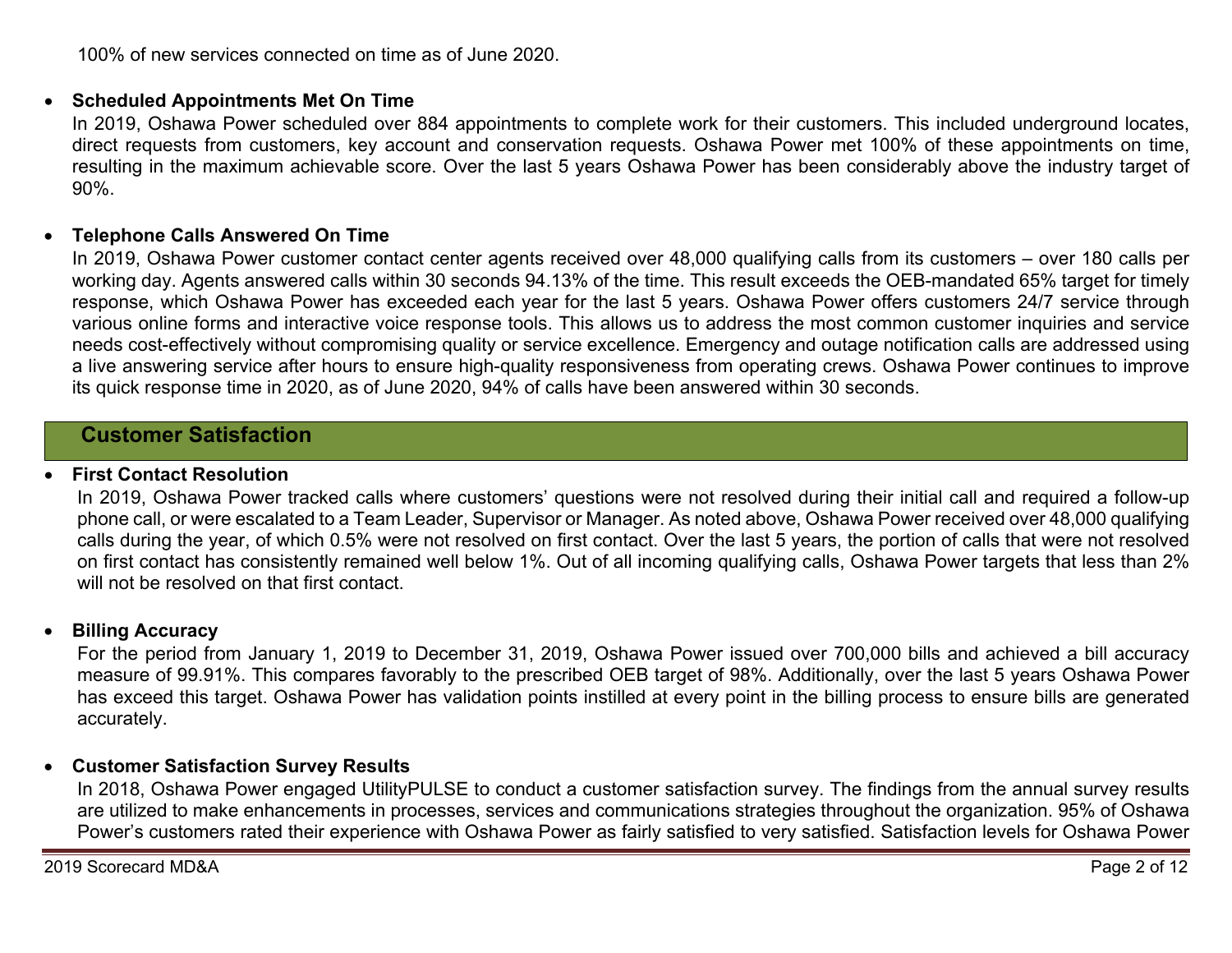were 6% higher than the Ontario utility satisfaction result of 89%. Over the last 5 years, Oshawa Power's customers have rated their satisfaction at well above 90% each year. Some examples of changes that have been made as a result of customer feedback in prior years include improvements in the telephone interactive voice response (IVR) system, increase in online presence through social media, and the implementation of an outage management system (OMS) that communicates to customers experiencing an outage.

# **Safety**

#### 0 **Public Safety**

In May 2015, the OEB requested the implementation of a public safety measure for all Local Distribution Companies (LDCs). The OEB stated that the public safety metric will have the following components and will be included on the LDCs' annual scorecards:

- a) Component A Public Awareness of Electrical Safety
- b) Component B Compliance with Ontario Regulation 22/04
- c) Component C Serious Electrical Incident Index

### **Component A – Public Awareness of Electrical Safety**

Component A, Public Awareness of Electrical Safety, measures the level of awareness of key electrical safety precautions among the public within the electricity distributor's service territory, and the degree of effectiveness for distributors' activities on preventing electrical accidents. The OEB requested that all LDCs carry out a survey using the Electrical Safety Authority's (ESA) approved methodology and pre-formed set of questions, so that a final LDC Awareness Score (bound between 0-100%) can be calculated.

Oshawa Power, and 27 other utilities, engaged UtilityPULSE to administer the survey as well as calculate the final score. The survey ran in January 2020, and Oshawa Power's final public awareness index score was 83%. Based upon the survey results of the participants, Oshawa Power's customer awareness index was higher than the average score of 82% for the utilities who engaged in the survey. Over the last few years of surveys, Oshawa Power's score was 85% in 2015 and 2017, and 83% in 2019.

### **Component B – Compliance with Ontario Regulation 22/04**

Ontario Regulation 22/04 - *Electrical Distribution Safety,* establishes objective based electrical safety requirements for the design, construction, and maintenance of electrical distribution systems owned by licensed distributors. Specifically, the regulation requires the approval of equipment, plans, specifications and inspection of construction projects before they are put into service.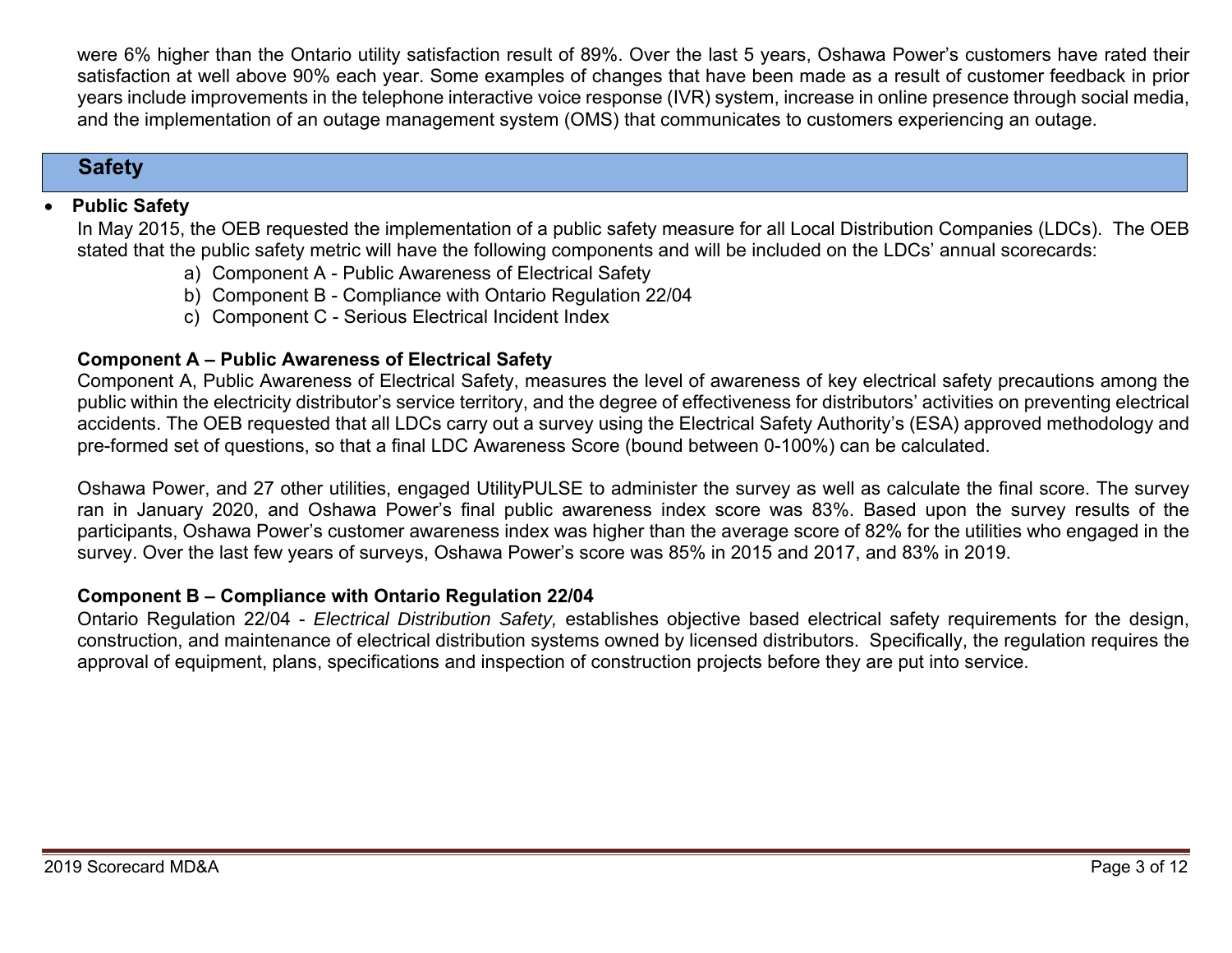The definitions of a C, NI and NC score, as categorized by the ESA, are provided below:

| <b>Score</b> | <b>Definition</b>                                                                                                                                                                                     |  |  |  |  |  |
|--------------|-------------------------------------------------------------------------------------------------------------------------------------------------------------------------------------------------------|--|--|--|--|--|
| C            | Compliant                                                                                                                                                                                             |  |  |  |  |  |
|              | - Fully or substantially meeting the requirements of Regulation 22/04.                                                                                                                                |  |  |  |  |  |
| <b>NI</b>    | Needs Improvement                                                                                                                                                                                     |  |  |  |  |  |
|              | - Continuing failure to comply with a previously identified Needs Improvement item<br>- Non-pervasive failure to comply with adequate, established procedures for<br>complying with Regulation 22/04. |  |  |  |  |  |
| <b>NC</b>    | Non-Compliance                                                                                                                                                                                        |  |  |  |  |  |
|              | - A failure to comply with a substantial part of Regulation 22/04; or<br>- Continuing failure to comply with a previously identified Needs Improvement item.                                          |  |  |  |  |  |

Oshawa Power was fully compliant with Ontario Regulation 22/04 for the year 2019, achieving a score of 'C', for Compliant. Over the last 5 years, Oshawa Power has consistently scored a 'C'. Oshawa Power's continued achievement of compliance is due to our strong commitment to safety, and adherence to standards and company procedures & policies.

### **Component C – Serious Electrical Incident Index**

Oshawa Power reported no fatalities or other serious incidents due to contact with its infrastructure in 2019, thereby achieving a top score of 0.000 for the Serious Electrical Incident Index per 100 km of line.

Oshawa Power takes public safety in the vicinity of its distribution equipment very seriously, and regularly carries out activities to take prompt corrective action where potential public safety issues are identified. Some of Oshawa Power's notable Health and Safety achievements are as follows:

- Oshawa Power achieved the Infrastructure Health & Safety Association's Certificate of Recognition™ ("COR") for five consecutive years. The utility scored a near-perfect 98% in an audit conducted under the highest safety standard in the province.
- The Electrical Safety Authority ("ESA") presented Oshawa Power with their 2019 Worker Safety Award. The nomination highlighted the work of Oshawa Power's Wellness Committee and Ergonomics Team, along with our efforts to promote electrical safety in the community through our Contactor Safety Day event and Hazard Hamlet travelling safety presentation.
- In June 2019, the Infrastructure Health and Safety Association presented Oshawa Power with its Recognition of Performance Achievement Award for passing the milestone of 500,000 hours worked without a lost-time injury.
- Oshawa Power is a member in good standing with the Association of Electrical Utility Professionals (AEUSP).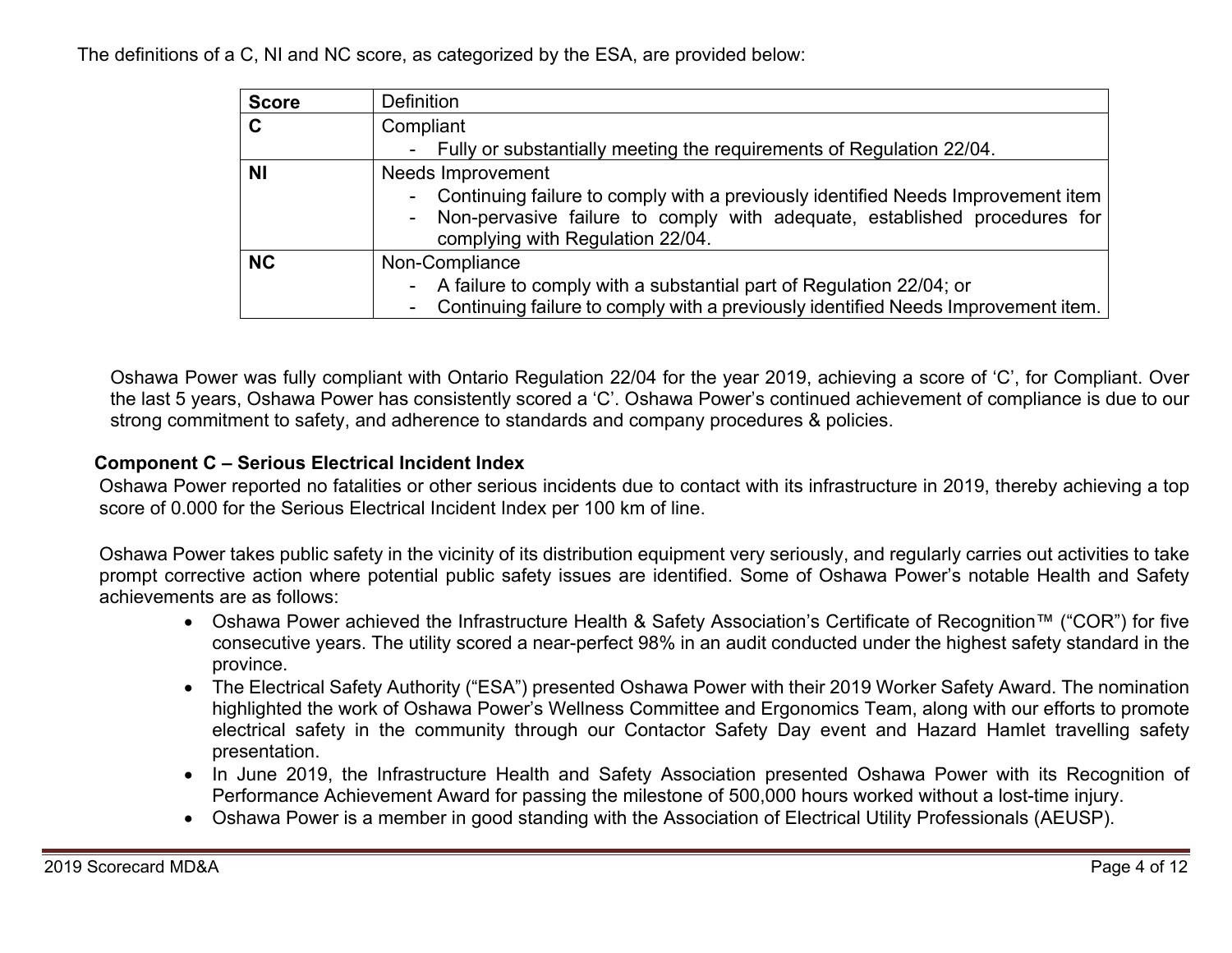Oshawa Power promotes public safety messages through bill inserts, our website and social media and in person at our customer engagement events so our customers stay informed and stay safe.

# **System Reliability**

#### 0 **Average Number of Hours that Power to a Customer is Interrupted**

Oshawa Power's reported Average Number of Hours that Power to a Customer is Interrupted (i.e., duration excluding loss of supply) decreased from 2018 to 2019 to a value of 0.98, which is below its target of 1.18 (based on a fixed five-year average performance from 2010 to 2014). The decrease was mainly due to investments in System Renewal which aims to replace assets that are at the end of their useful life. The increase seen from 2017 to 2018, from 0.73 to 1.34, is principally due to aging distribution infrastructure and animal contacts with equipment. In an effort to continue to increase system reliability, Oshawa Power continues to invest in the utility's distribution system by renewing aged and faulty equipment to help mitigate the duration of outages in the future.

In 2020, Oshawa Power continues to improve system reliability through System Renewal investments required to replace end of life assets, System Service investments such as operational technologies and grid modernization, and General Plant investments to meet facilities, fleet, office systems and IT needs.

#### 0 **Average Number of Times that Power to a Customer is Interrupted**

Oshawa Power's reported Average Number of Times that Power to a Customer is Interrupted (i.e., frequency excluding loss of supply) for 2019 was 1.09 which is slightly higher compared to its target of 1.06 but has decreased dramatically since 2018. Oshawa Power has identified that the main contributing factors to unreliability was aging equipment. Oshawa Power intends to focus on a paced System Renewal investments and specific System Service investments to bring reliability indices in line with the expectations of both Oshawa Power's customers and the OEB.

Oshawa Power's renewal of aged distribution assets will help to further improve the frequency and duration of outages. Oshawa Power also coordinates with Hydro One to ensure their programs are directed at the most critical assets impacting service in Oshawa, and to mitigate outages caused by loss of supply. Oshawa Power has also included in the planned capital investments the installation of additional equipment that will provide rapid isolation of faults to reduce the number of customers affected during an outage.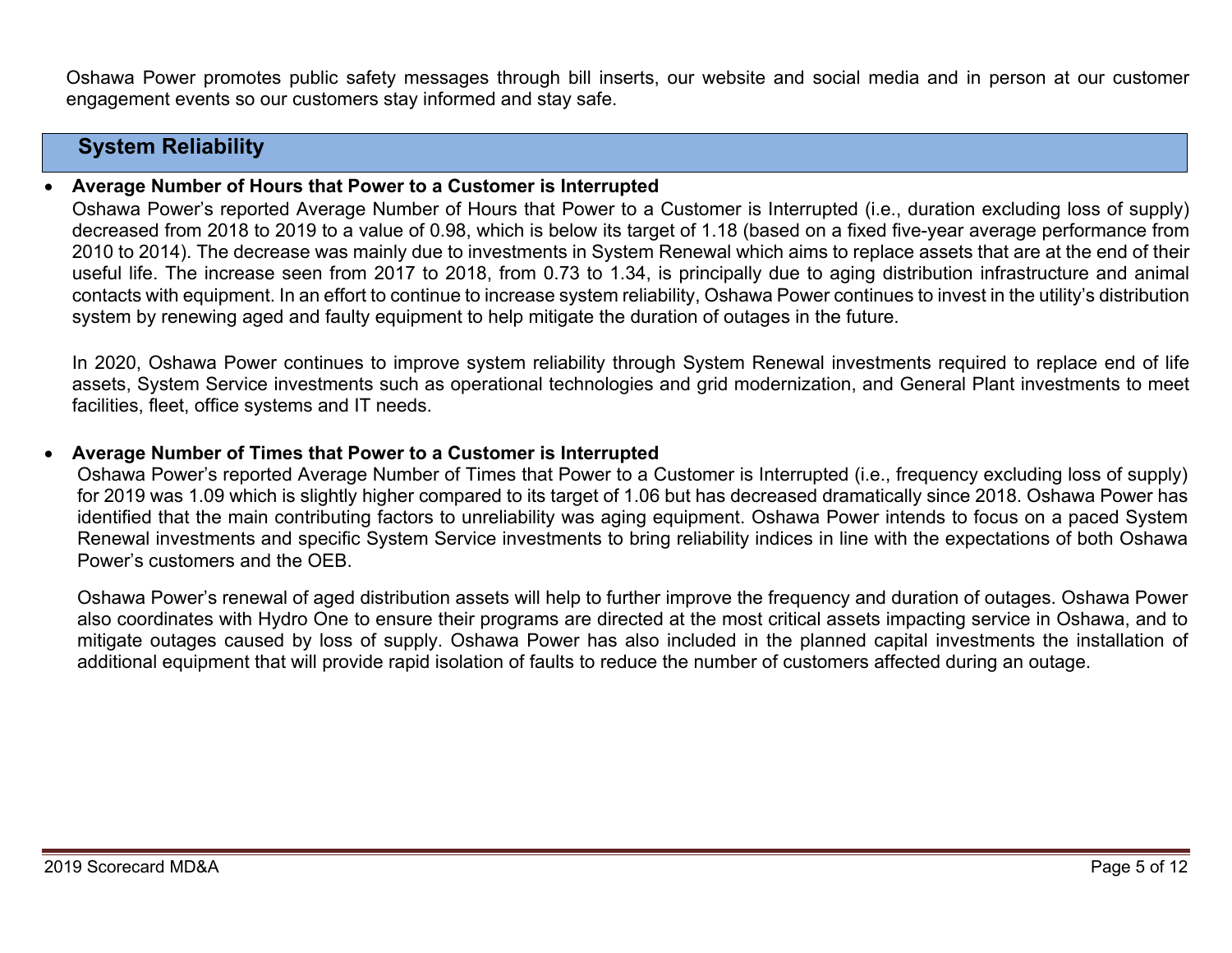

The graphs below summarize Oshawa Power last 5 years of reported SAIDI and SAIFI: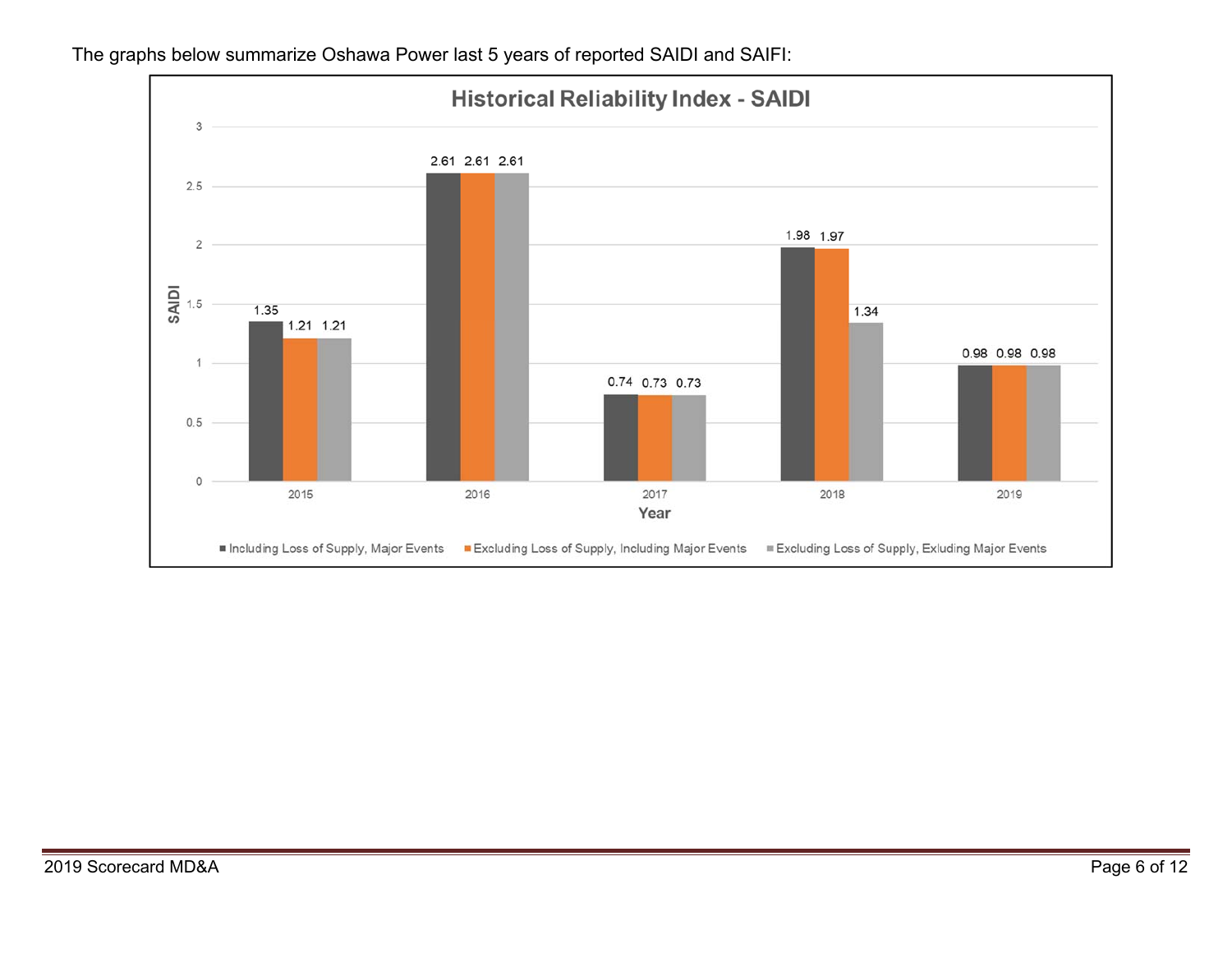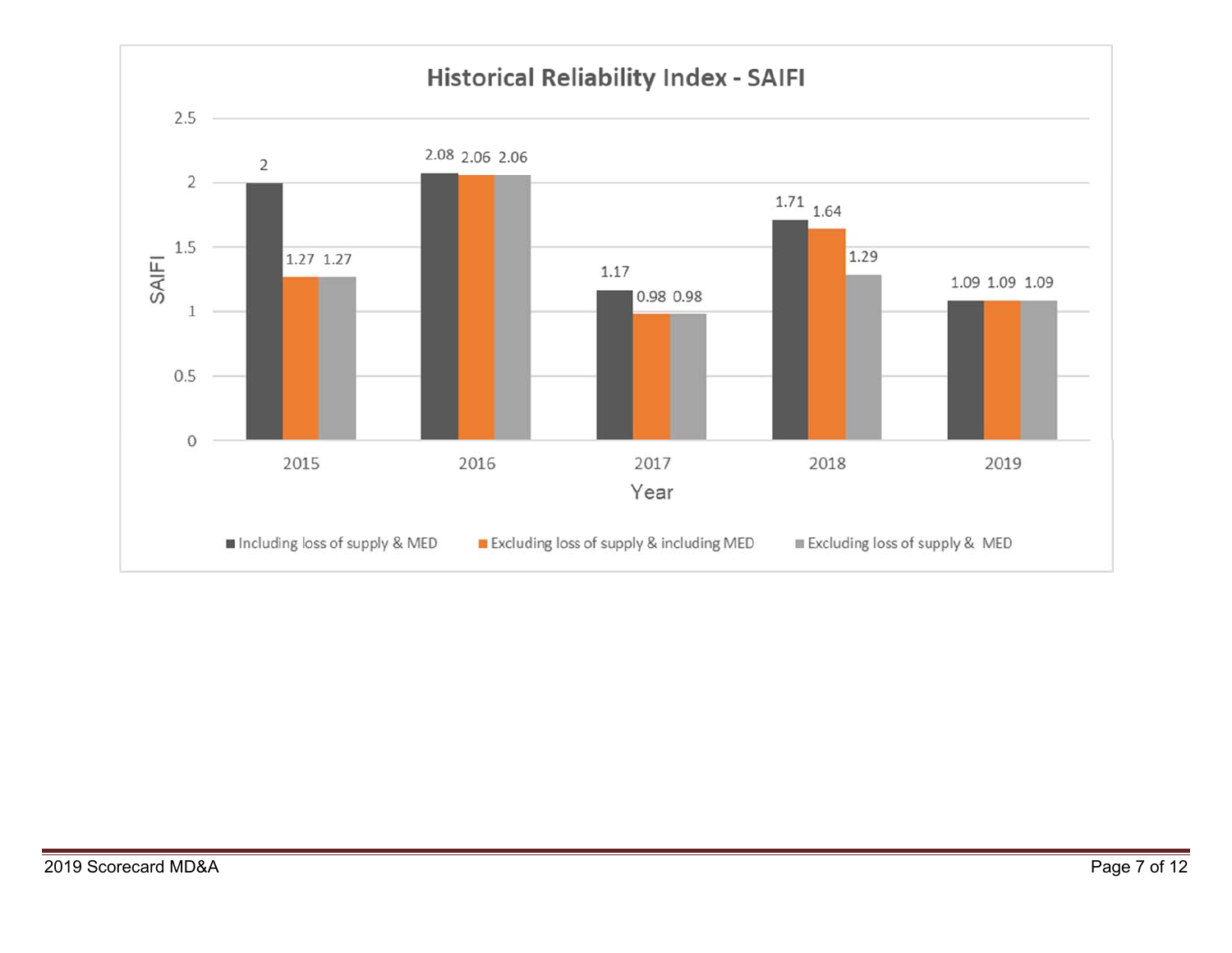### **Asset Management**

0

### **Distribution System Plan Implementation Progress**

In 2014, Oshawa Power filed an application with the OEB for a full review of its rates effective January 1, 2015. Oshawa Power submitted its Distribution System Plan (DSP) to the OEB as part of the application. Oshawa Power measures its implementation of the DSP by the ratio of actual total capital expenditures to planned total capital expenditures for a given calendar year. In 2019, Oshawa Power expended 98.99% of its planned capital budget for the year. In 2018, Oshawa Power expended 70.2% of its planned capital budget for the year. The 2018 variance was primarily due to the deferral of projects to subsequent years, including a variety of projects related to the completion of MS9, a new municipal substation that was brought into service in 2019. MS9 is a state-of-the-art facility that improves outage response capacity with modern automated equipment and the establishment of a new backup control center. Additionally, Hydro One completed Enfield, a new transformer substation located in Clarington, which provides a third point of supply to Oshawa Power's distribution system.

From 2015 to 2019, Oshawa Power focused its capital expenditures on System Access and System Service requirements in order to address significant customer and load growth. For the next 5 years, Oshawa Power will shift focus to System Renewal and System Service requirements in order to improve reliability and mitigate outage impacts to customers due to aging infrastructure.

### **Cost Control**

### 0 **Efficiency Assessment**

The total costs for Ontario local electricity distribution companies are evaluated by the Pacific Economics Group Research, LLC (PEG) on behalf of the OEB to produce a single efficiency ranking for each distributor. The performance rankings for 2019 are included in PEG's *Empirical Research in Support of Incentive Rate-Setting: 2019 Benchmarking Update Report* to the OEB issued in August 2020.

The electricity distributors are divided into five groups based on the magnitude of the difference between their respective individual actual and predicted costs. Utilities whose actual costs are lower than predicted are characterized as efficient and are assigned to Group 1 (25% or more below predicted cost) or Group 2 (between 10% and 25%). Utilities that are considered average performers will be assigned to Group 3 (actual costs are within +/-10% of predicted costs). Utilities whose actual costs are higher than predicted will be assigned to Group 4 (between 10% and 25% above predicted cost) or Group 5 (in excess of 25% above predicted cost).

Oshawa Power continues to be ranked in Group 2, where a Group 2 distributor is defined as having actual costs between 10% and 25% lower than predicted costs. Oshawa Power's goal is to sustain current efficiencies, and remain a cost-effective utility.

### 0 **Total Cost per Customer**

Total Cost per Customer is evaluated by PEG on behalf of the OEB, and is calculated as the sum of Oshawa Power's capital and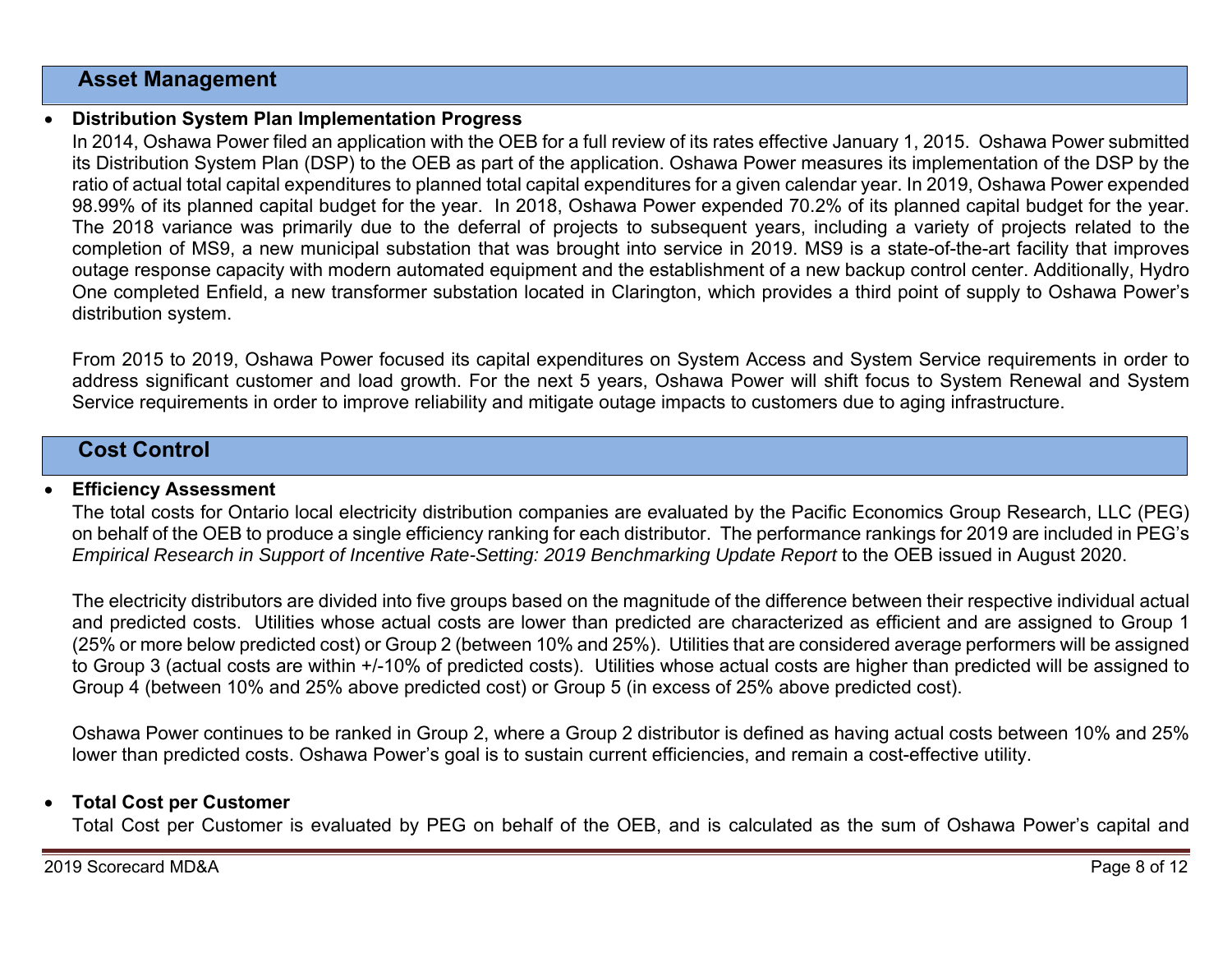operating costs, divided by the total number of customers served. Oshawa Power's 2019 cost performance is \$598 per customer, resulting in a 5% increase over the prior year.

Over the reporting period 2015 through 2019, Oshawa Power's Total Cost per Customer has increased by an average annual rate of just 2.9%. In addition to inflationary pressure, the renewal and growth of the distribution system, Province wide programs and costs required to address higher than normal customer growth in Oshawa have all contributed to the increase in capital expenditures and operating costs. The increase is in line with the increase in predicted costs as per the PEG Report, thereby continuing to position Oshawa Power in Cohort 2.

In accordance with the OEB's decision on our Custom IR (incentive regulation) Cost of Service rate application, Oshawa Power will continue to replace distribution assets proactively along a carefully managed timeframe in a manner that balances system risks and customer value and adds new infrastructure to address capacity constraints resulting from growth. Oshawa Power will also continue to implement productivity and improvement initiatives to help offset some of the costs associated with future system improvement, enhancements and growth.

Oshawa Power has been investing in infrastructure renewal at a higher than normal rate over the last several years in response to its aging distribution system. As capital investments for replacement and rehabilitation of existing lines grows at a faster rate than additions of lines within Oshawa Power's service area. As reported in its Distribution System Plan, Oshawa Power has identified a need to proactively manage the replacement of assets that are at, or near, end of life and in "poor" or "very poor" condition. Replacement plans ensure that planning objectives related to reliability, customer satisfaction and operating cost control are achieved.

#### $\bullet$ **Total Cost per Km of Line**

This measure uses the same total cost that is used in the Cost per Customer calculation above. The total cost is divided by the kilometers of line that Oshawa Power operates to serve its customers. Oshawa Power's 2019 rate is \$35,041 per Km of Line which represents an increase of 3.3% over the prior year. The average annual increase over the reporting period is 3.3%. The increase is in line with the increase in predicted costs as per the PEG Report, thereby continuing to position Oshawa Power in Cohort 2.

### **Conservation & Demand Management**

As of March 21, 2019, Ontario Bill 87 came into effect which discontinued the delivery of the Conservation First Framework (CFF) by local utilities. The directive, given by the Minister of Energy, saw the implementation of an Interim Framework, centrally-delivered by the Independent Electricity System Operator (IESO) as of April 1, 2019. OPUC's efforts in 2019 therefore focused on managing the provincially-mandated CFF Wind-down process, while also facilitating conservation program applications where allowable.

Under the 2015 to 2020 CFF, Oshawa Power was assigned an energy savings target of 73 GWh. The achievement of this energy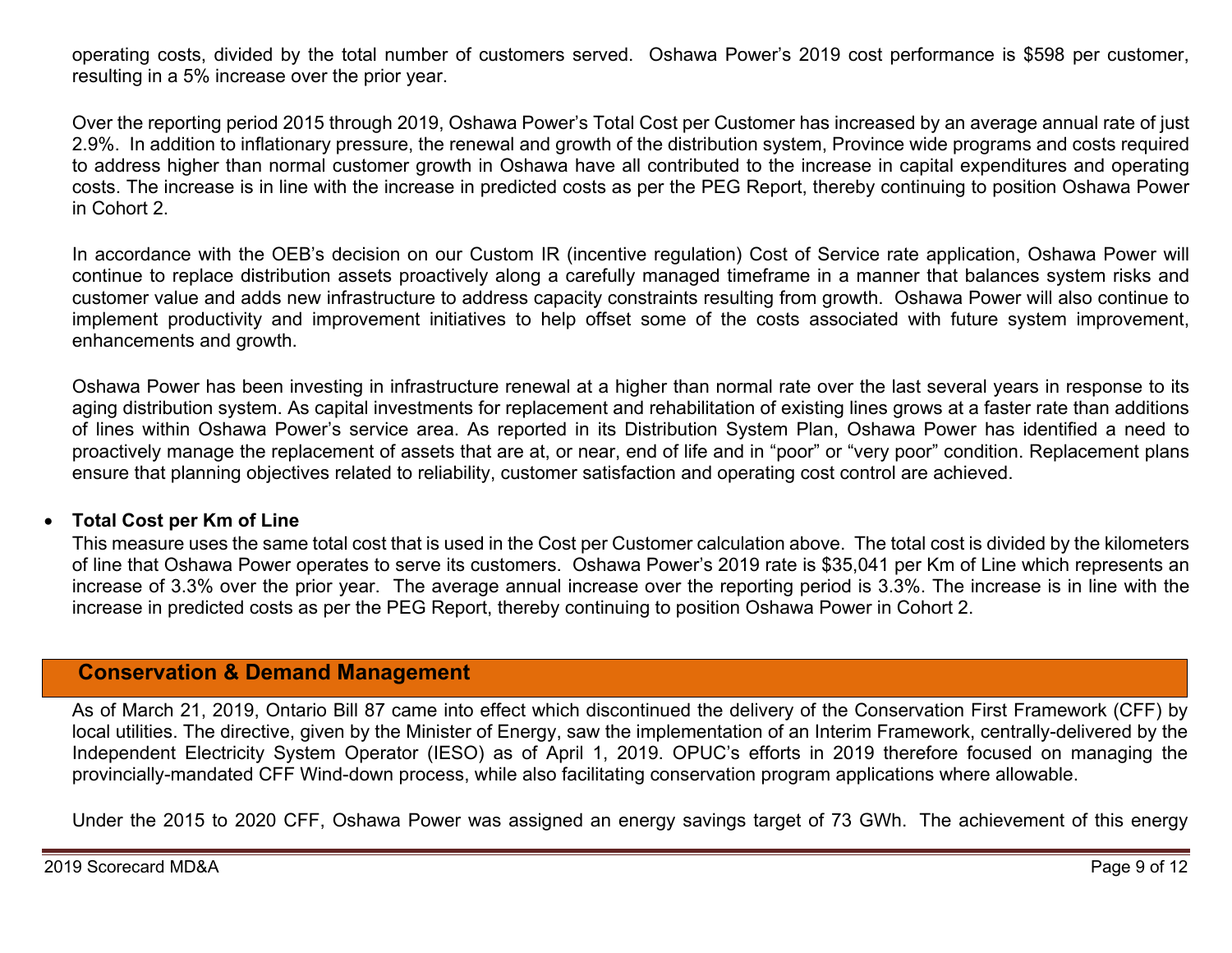efficiency target was governed via an Energy Conservation Agreement (ECA). The IESO periodically issued updates to the ECA and Oshawa Power regularly committed to the updated terms. As of March 21, 2019, the ECA between Oshawa Power and the IESO has been terminated as per ministerial directive noted earlier.

The following section describes the net cumulative energy savings that were achieved in each of 2015 (the preparatory year for the CFF), 2016, 2017, 2018 and 2019. Please note that the savings for 2018 and 2019 are "Gross Unverified" savings as the IESO no longer provides "Net Cumulative Energy Savings" reports to LDCs, following the cancellation of CFF through Ontario Bill 87 in early 2019, cited above.

- 0 **Cumulative Persisting Energy Savings based on the IESO's April 15, 2019 Participation and Cost Report:** 
	- $\checkmark$  15,609 MWh in 2015 (net, verified);
	- $\checkmark$  14,018 MWh in 2016 (net, verified);
	- $\checkmark$  29,431 MWh in 2017 (net, verified);
	- $\checkmark$  5,389 MWh in 2018 (gross, unverified);
	- $\checkmark$  5,321 MWh in 2019 (gross, unverified).

Note: the IESO no longer provided Cost and Participation Reports beyond April 2019, therefore total results are unknown. Oshawa Power's cumulative total energy savings for the CFF as of December 31, 2019, based on reporting available, was 69,768 MWh, or 95% of the multi-year target. Prior to the cancellation of the CFF, Oshawa Power was projected to exceed our 2020 conservation targets.

In 2019, OPUC signed-on to collaborate with various other LDCs across Ontario to deliver the Business Refrigeration Incentive program, which was not included in the IESO's central delivery mandate. Results from this program will be shared in 2021.

### **Connection of Renewable Generation**

#### 0 **Renewable Generation Connection Impact Assessments Completed on Time**

Electricity distributors are required to conduct Connection Impact Assessments (CIAs) for renewable generation facilities >10kW within 60 days of receiving a complete application from the Generator. In 2019, Oshawa Power had two CIA connection requests for renewable generation facilities >10kW. All were connected on time as per OEB guidelines.

### $\bullet$ **New Micro-embedded Generation Facilities Connected On Time**

In 2019, Oshawa Power had no new micro-embedded generation facility (microFIT and net-meter projects of less than 10 kW) connection requests. The IESO announced on December 1, 2017 that the 2017 quota for microFIT contracts had been reached. This effectively ends the subsidy program implemented in 2009 to foster the growth of a domestic solar industry.

Results for 2018 and older show that Oshawa Power connected microFITs 100% of the time in accordance with the Distribution System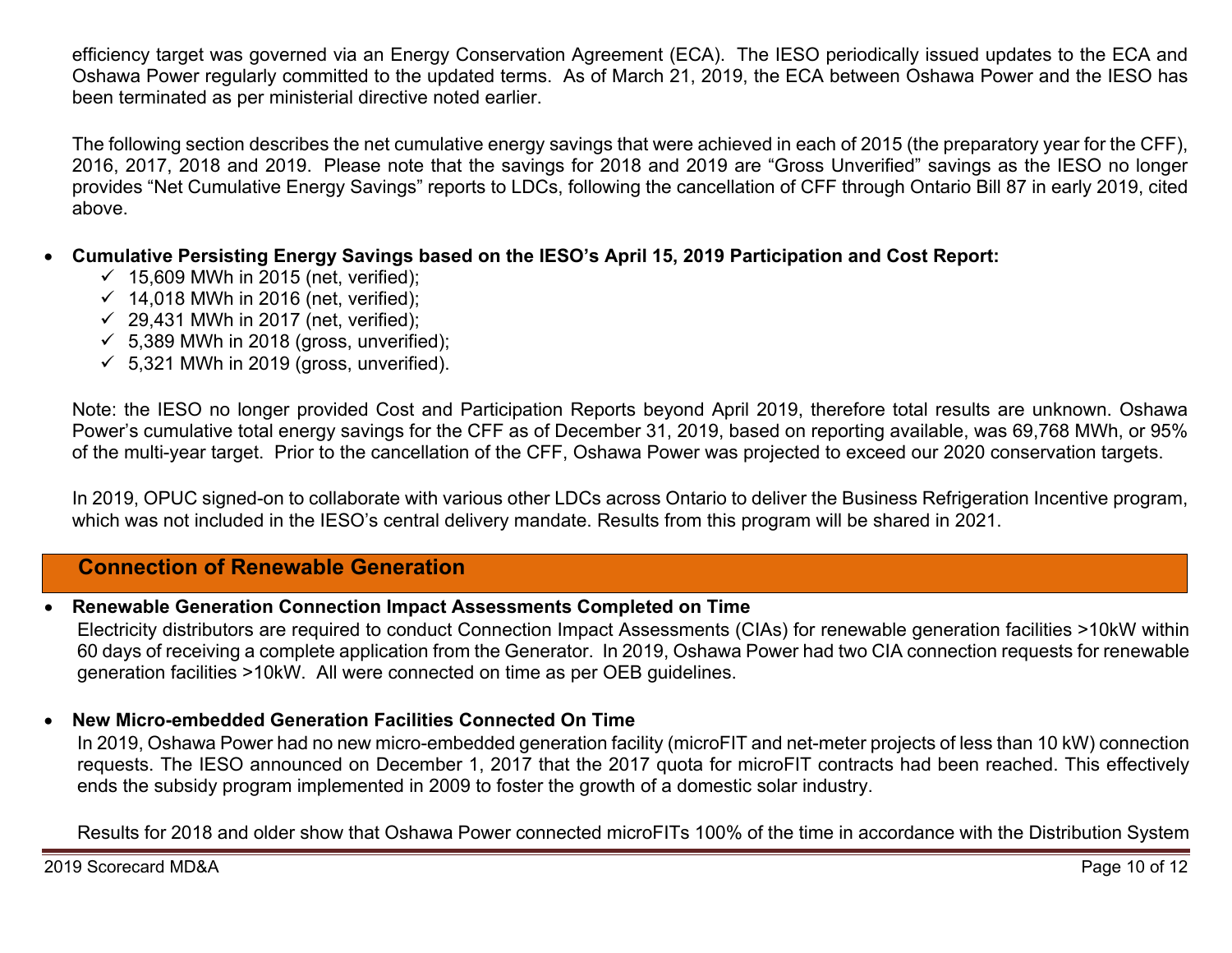Code; significantly exceeding the 90% target set out for microFITs. Oshawa Power works closely with its customers to make the process simple and transparent for customers and their contractors to ensure the project is connected on time.

## **Financial Ratios**

#### 0 **Liquidity: Current Ratio (Current Assets/Current Liabilities)**

The current ratio is an indicator of a company's ability to repay its short term debts and financial obligations. Companies with a ratio of greater than 1 are often referred to as being "liquid". Generally, the higher the number, the more "liquid" and the larger the margin of safety to cover the company's short-term debts and financial obligations. Oshawa Power's current ratio for 2019 is 1.25. Oshawa Power monitors and manages its liquidity risk to ensure access to sufficient funds to meet operational and investing requirements.

#### 0 **Leverage: Total Debt (includes short-term and long-term debt) to Equity Ratio**

The OEB uses a deemed capital structure of 60% debt, 40% equity for electricity distributors when establishing rates. This deemed capital mix is equal to a debt to equity ratio of 1.5 (60/40). A debt to equity ratio of more than 1.5 indicates that a distributor is more highly levered than the deemed capital structure. A high debt to equity ratio may indicate that an electricity distributor may have difficulty generating sufficient cash flows to make its debt payments. A debt to equity ratio of less than 1.5 indicates that the distributor is less levered than the deemed capital structure. Oshawa Power's debt to equity ratio for 2019 was 1.15 compared with 1.21 in 2018. Oshawa Power continues to be below the OEB's deemed capital structure, as the trend from 2014 to 2018 illustrates a debt to equity ratio of less than 1.5.

#### 0 **Profitability: Regulatory Return on Equity – Deemed (included in rates)**

Oshawa Power's current distribution rates were approved by the OEB and include an expected regulatory return on equity (ROE) of 9.00%, which is based on the OEB's deemed capital structure of 60% debt and 40% equity as noted earlier. The OEB allows a distributor to earn within +/- 3% of the expected return on equity. When a distributor performs outside of this range, the actual performance may trigger a regulatory review of the distributor's revenues and costs structure by the OEB. The regulated return for the year 2019 is 9.00%.

### **Profitability: Regulatory Return on Equity – Achieved**

Oshawa Power's ROE for 2019 was 9.14%, compared with a regulatory ROE of 9.00% for the same period. For 2019, Oshawa Power earned a higher return than the approved rate, however; results are within the expected ROE range set out by the OEB.